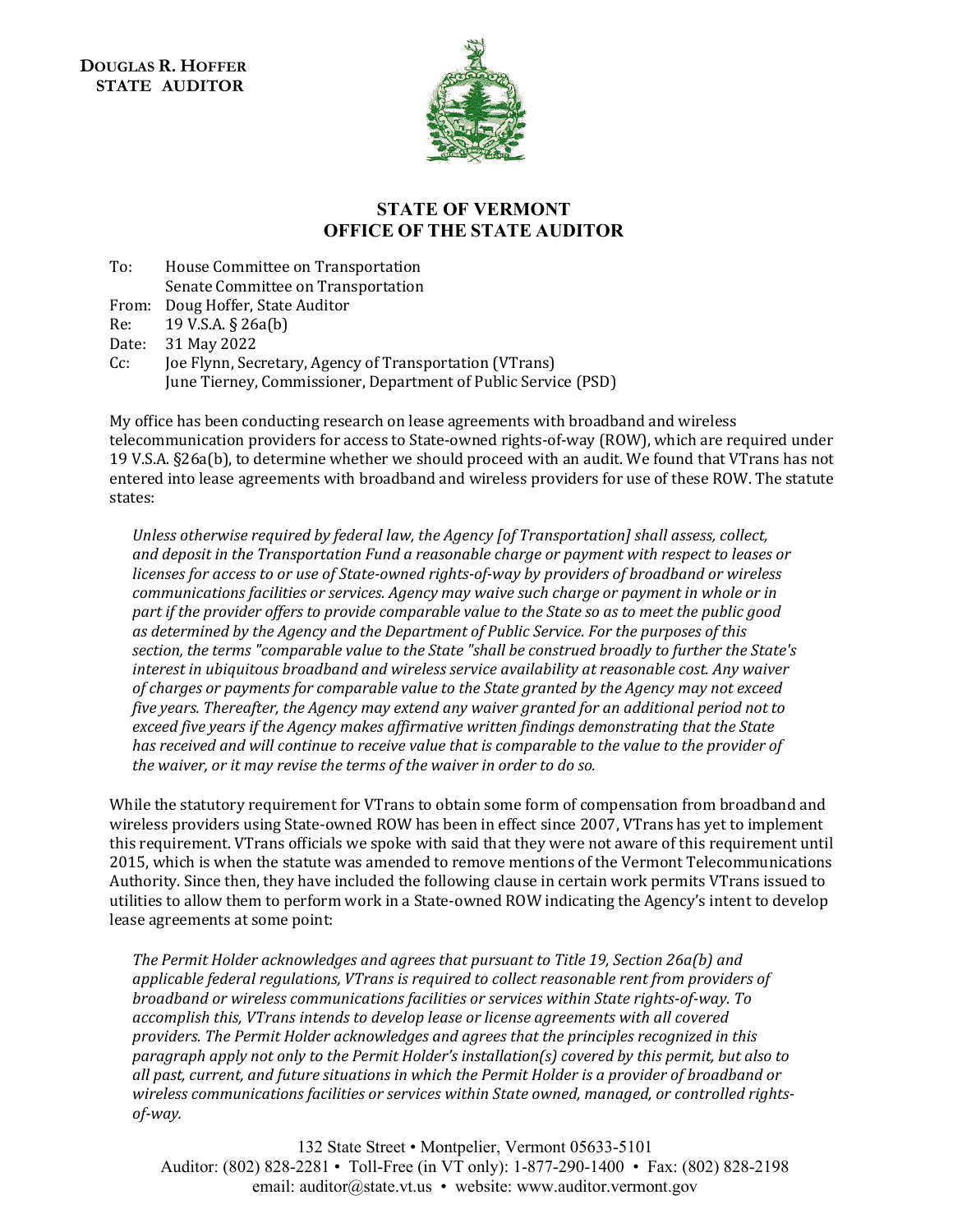VTrans has not entered into lease agreement with broadband and wireless providers for use of state highway ROW, in part because they have yet to determine what rates they should charge. VTrans drafted rates in 2016 and 2017 and sought feedback from the PSD but has yet to finalize any rates. VTrans also does not know the extent to which broadband providers are using State-owned ROW. For example, VTrans does not know how many miles of fiber are within the state highway ROW.

While VTrans has the right to waive ROW lease fees if a provider offers to provide comparable value to the State as determined by the Agency and the PSD, they have never requested any waiver reviews from PSD.

According to the PSD Telecom Director, the Department has long held the position that charging broadband providers for use of the rights-of-way would directly and indirectly challenge the ability of carriers to expand broadband networks into rural areas. Furthermore, PSD believes such costs would be passed on to consumers, especially those who lack competitive choice in services. PSD believes the substantial proposed appropriations to communications union districts further justifies its position.

While we share the desire to see broadband services extended to unserved Vermont locations, PSD's position does not appear to be based upon any real analysis and ignores some important considerations:

- The PSD has provided no evidence that the prospect of charging a fee for access to State rights of way has hindered the ability or interest of carriers to expand services to rural areas. Utilities routinely build such costs into their rates and it's likely a fee would be a very small percentage of total costs. PSD provided no evidence that it had analyzed the possible impact of varying fee levels on the business plans of broadband providers.
- If the Department believes that a ROW fee would stunt broadband deployment to unserved areas, then it could easily design a fee that would be waived in certain locations under certain circumstances and/or for certain durations.
- The statute allows VTrans to waive the fee "if the provider offers to provide comparable value to the State." Because PSD has not undertaken an analysis of the benefit derived by providers for their use of the public rights of way, and in light of the Department's position stated above, the statute is currently rendered useless. Clearly though, the Legislature envisioned scenarios for which the value to the State would not be sufficient to result in a waiver of fees, or they would not have constructed the law in such a way.
- Unlike electric utilities that are required to serve everyone, cable and broadband providers have limited their services to the most profitable territories. This reflects the nature of the business, which is not about the public good *per se*, but rather profit. One can argue that leasing state land to ski resorts is a public good (e.g., recreation, tax revenues from tourists, etc.) but the legislature decided decades ago that we should try to get a fair return for the private use of a valuable public asset. It is not clear on what basis this public resource is being treated differently. Electric utility rates are regulated by the PUC, while cable and broadband providers are free to charge whatever the market allows. The Department's concern about rates in areas without competition could easily justify something similar to the universal service fee. In the absence of the necessary legal authority for that in the broadband arena, the State could use ROW fee revenues to support any of a number of important public policies, such as assisting low-income Vermonters.
- It is noteworthy that the Agency of Natural Resources charges [License and Special Use Permit](https://fpr.vermont.gov/sites/fpr/files/State_Lands_Administration/Leases_Licenses_and_Permits/Library/LicenseSUPFees.10192015.pdf)  Fees for Uses of State Lands managed by the Agency. It is unclear why ANR and AOT are not consistent in their approach to this matter.